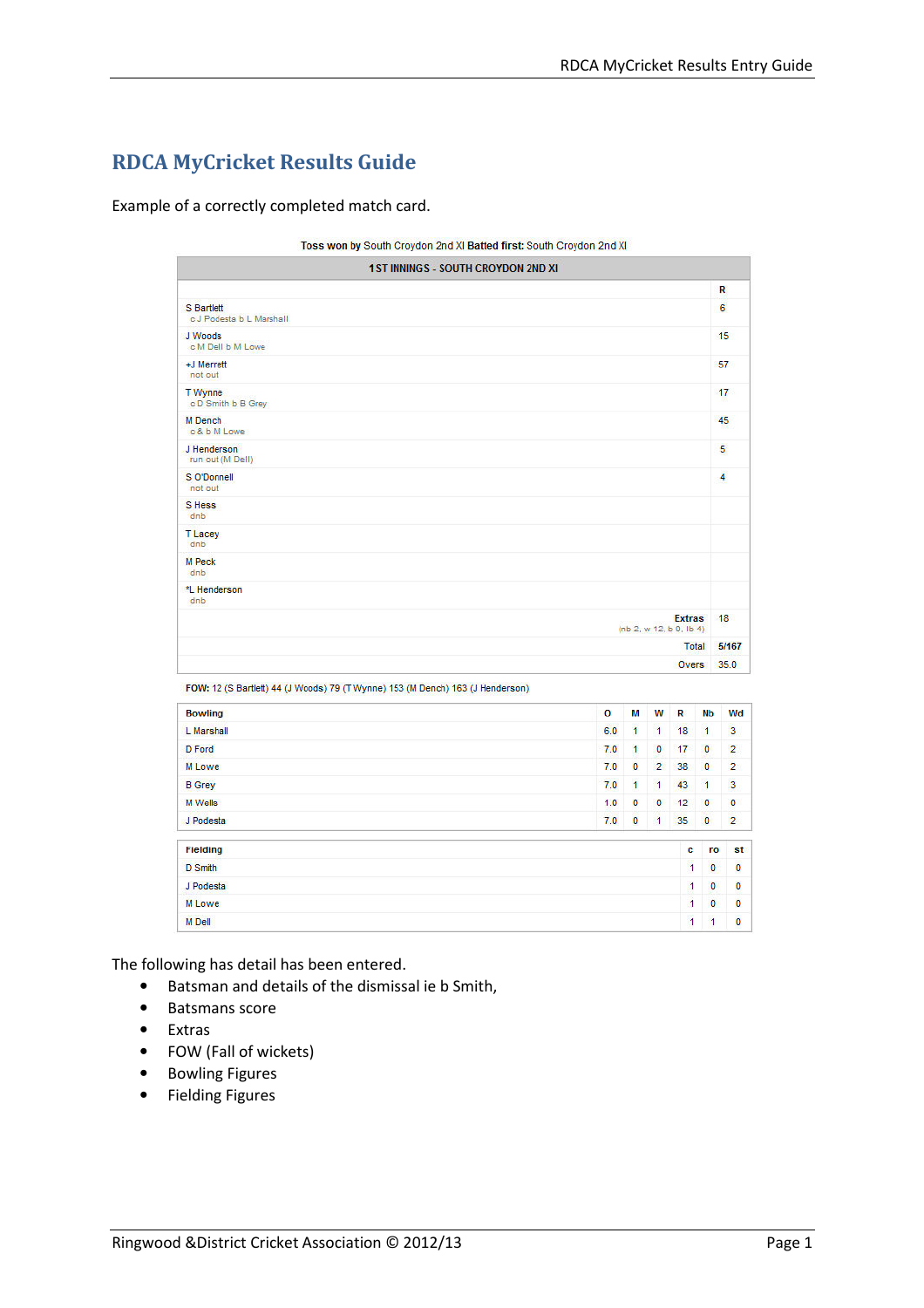# Matches

Home **Matches** Teams People Players **Communications Settings** Help Mode: Teams

Everything to do with matches is available in TEAM Mode.

## Match Scores

Access via: Matches Menu / Enter Match Results.

Either team can enter the Match Results, when you do so ensure you enter details for BOTH TEAMS.



• Select correct round and grade and GO.

| <b>MATCH INFORMATION</b>   |                        |                       |                    |  |  |  |  |  |
|----------------------------|------------------------|-----------------------|--------------------|--|--|--|--|--|
| Toss won by:               | South Croydon 1st XI   | Umpire1:              | <b>Ray Baird</b>   |  |  |  |  |  |
| <b>Batted first:</b>       | South Croydon 1st XI ~ | Umpire2:              | <b>Paul Denton</b> |  |  |  |  |  |
| <b>Follow on enforced:</b> | NO or N/A              | <b>Other Details:</b> |                    |  |  |  |  |  |

- Ensure Toss and Batting first fields are entered.
- Split inning matches should record the Day 1 scores in the Other Details field.

|                           | <b>SOUTH CROYDON 1ST XI</b> |                 |                    |                               | v     |                    |                           |                 | <b>WARRANWOOD 1ST XI</b> |                        |       |
|---------------------------|-----------------------------|-----------------|--------------------|-------------------------------|-------|--------------------|---------------------------|-----------------|--------------------------|------------------------|-------|
|                           |                             |                 |                    |                               |       | <b>1ST INNINGS</b> |                           |                 |                          |                        |       |
| Innings commenced         |                             |                 |                    |                               |       |                    | V Innings commenced       |                 |                          |                        |       |
| Wickets 9 v Runs 150      |                             |                 |                    | <b>Overs</b><br><b>Bowled</b> | 40    |                    | Wickets $9 - 7$           | <b>Runs</b> 137 |                          | Overs<br><b>Bowled</b> | 40    |
| Extras BO                 |                             | LB <sub>3</sub> | W <sub>9</sub>     | NB <sub>4</sub>               | Pen 0 |                    | Extras B <sub>2</sub>     | LB <sub>5</sub> | W <sub>6</sub>           | NB <sup>2</sup>        | Pen 0 |
| <b>Innings</b><br>Closure |                             |                 | COMPULSORY CLOSE + |                               |       |                    | <b>Innings</b><br>Closure |                 | COMPULSORY CLOSE -       |                        |       |

- Enter full scores for BOTH TEAMS (not just yours).
- This includes all extras for BOTH TEAMS



- Select Match Result.
- If entering details after Day 1 of a 2 Day game select "Match In Progress".
- Remember to Save via the Save button at the bottom of the screen.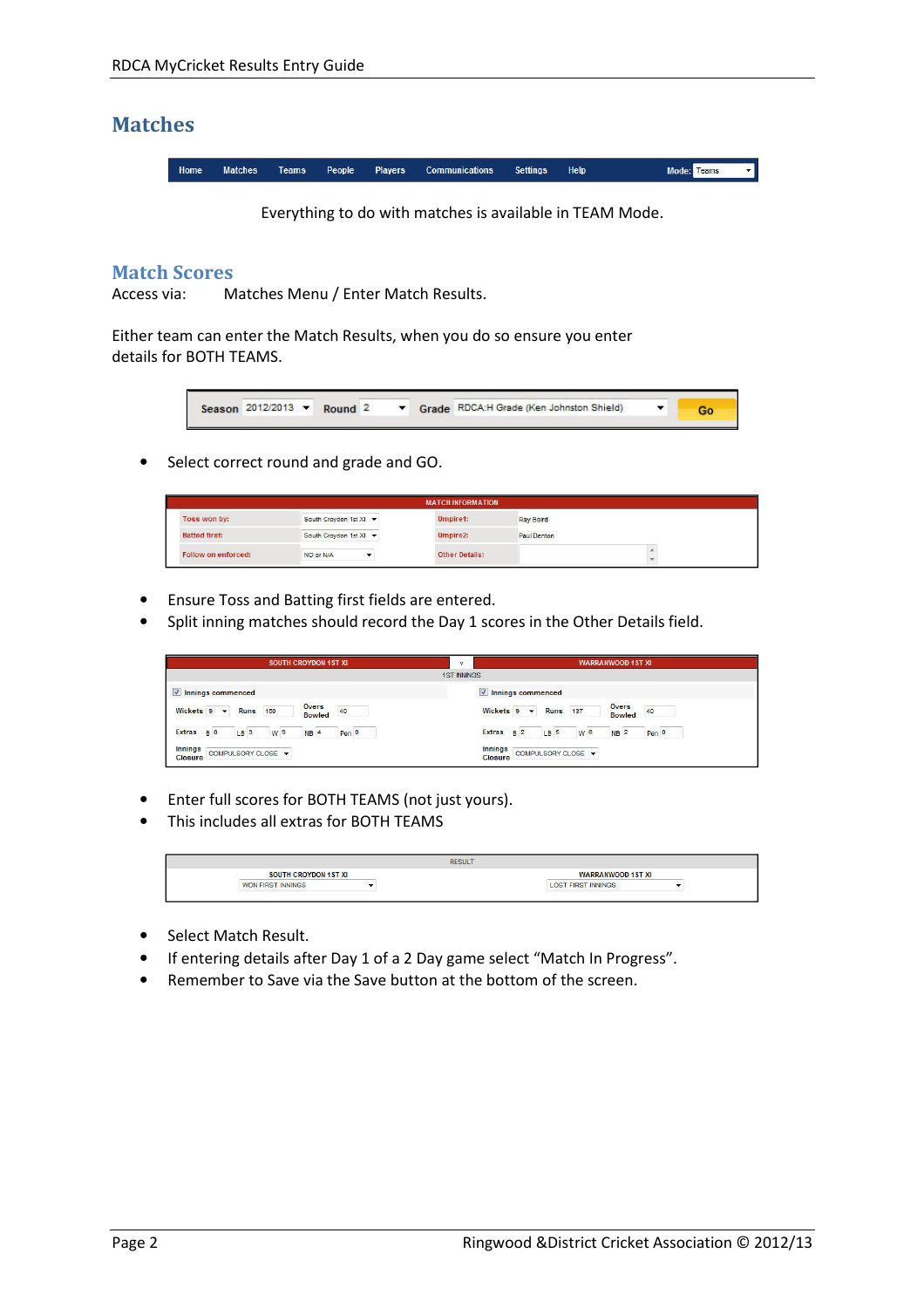## Player Scores

Before Player Scores can be entered the players must be selected in a team.

To assist entering player scores the selected team can be edited and put into batting order.

# Note: Cut down screen shots have been used to save space.

#### Sort Team into Batting Order

Access via: Matches / Select Teams



• Select correct round and grade and GO.



- Select the player.
- Click on the Move Up or Move Down button.

#### When Completed

• Click on Update.

Team will now be in batting order for entering Player Scores.

#### Enter Player Scores

Access via: Matches / Enter Player Scores

| <b>Player Scores</b>             |         | <b>Opposition Dismissals</b> |  |
|----------------------------------|---------|------------------------------|--|
| <b>Column Visibility options</b> |         |                              |  |
| Batting                          | Bowling | Show hat-tricks              |  |

Users should make use of the Column Visibility options as this will make enter results so much easier.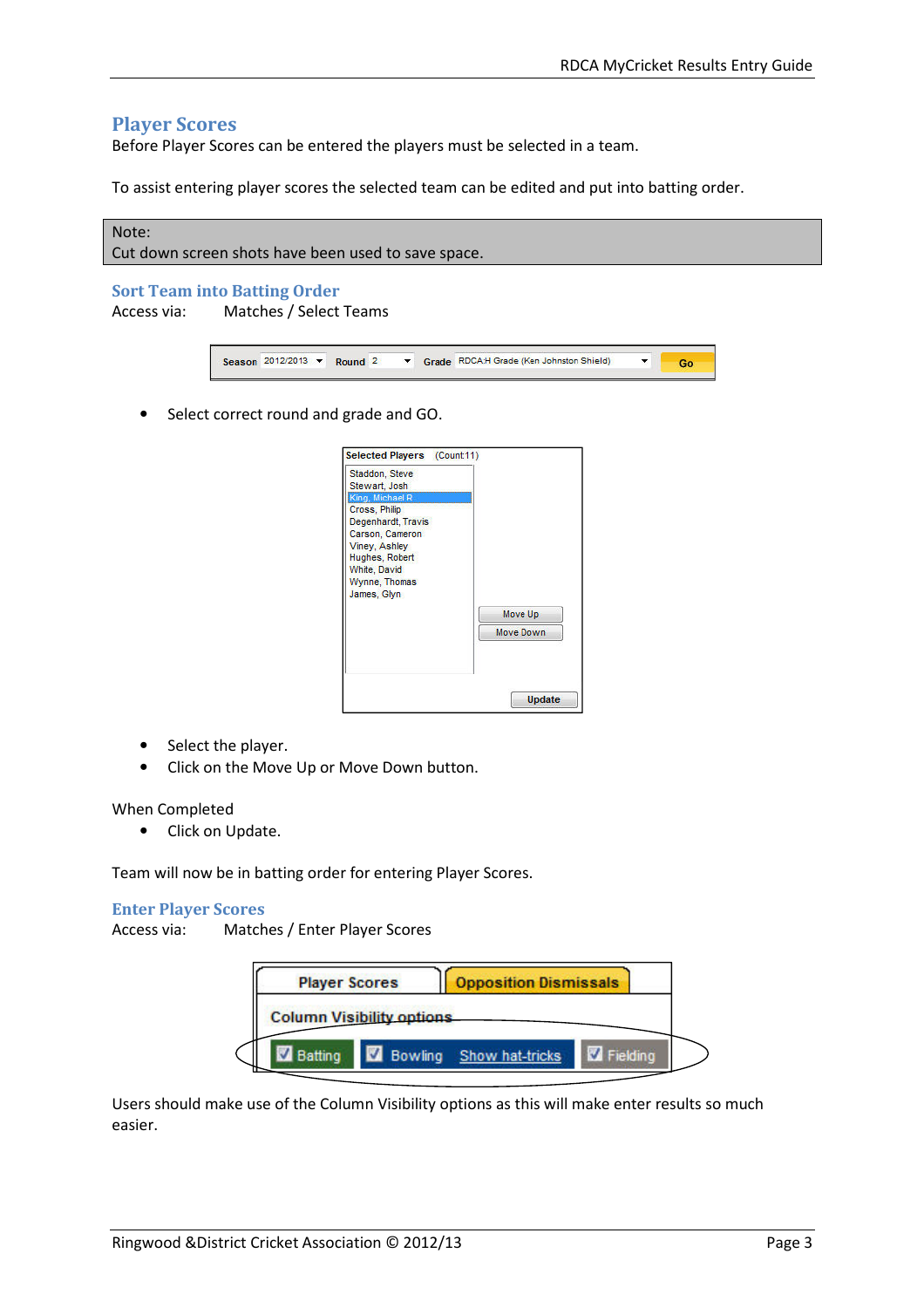## Batting Scores

To enter the batsman's details

| <b>Column Visibility options</b> |                         |  |
|----------------------------------|-------------------------|--|
|                                  | Bowling Show hat-tricks |  |

• Select only the batting option.

Only the batting fields will be displayed.

| <b>Column Visibility options</b><br><b>Z</b> Batting | Bowling | Show hat-tricks            | $\blacksquare$ Fielding |   |                      |                 |    |
|------------------------------------------------------|---------|----------------------------|-------------------------|---|----------------------|-----------------|----|
| Innings 1<br>J<br>Player                             |         | <b>Num How out Fielder</b> |                         |   | <b>Bowler</b>        | <b>Runs FOW</b> |    |
| Staddon, Steve                                       | 11      | b<br>۰                     | NА                      | ▼ | Moore, Cameron<br>▼  | 6               | 6  |
| * Stewart, Josh                                      | 2       | c<br>▼                     | Moore, Cameron          | ▼ | Spittle, Andrew<br>▼ | 33              | 66 |
| King, Michael R                                      | 3       | c<br>$\checkmark$          | Spittle, Andrew         | ▼ | Hall, Timothy<br>▼   | 21              | 65 |

- Select the How Out option.
- Select the fielder (if recorded in your scorebook).
- Select the bowler
- Enter the Runs
- Enter the FOW (Fall of Wicket)
- Click on the Save As Draft button.

The entered information will be saved and the players score entry page will be fully displayed again.

#### Bowling

To enter the bowlers details



• Select only the bowling option.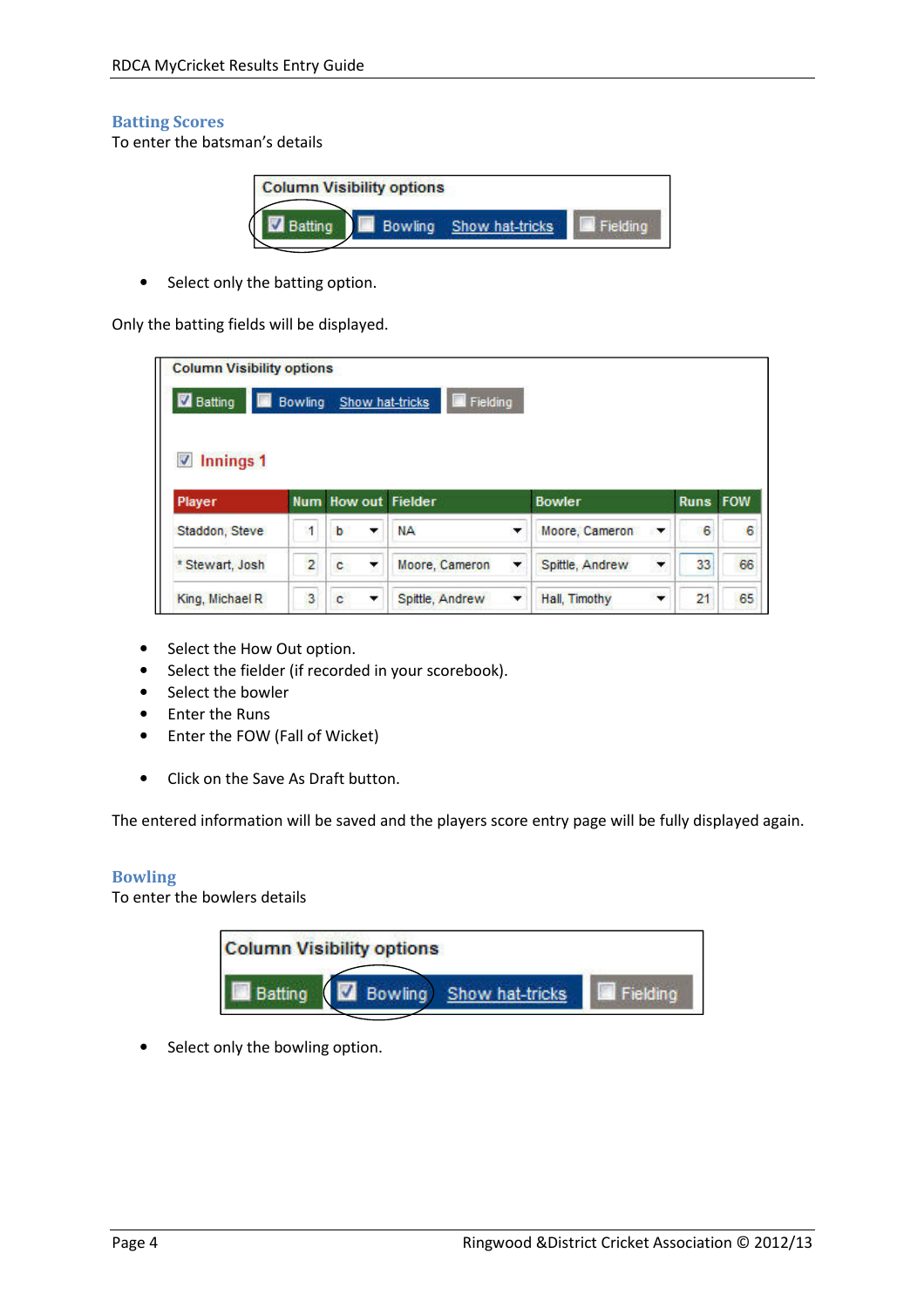Only the bowling fields will be displayed.

| <b>Column Visibility options</b><br><b>Batting</b> |       | Bowling Show hat-tricks |   |                |    | Fielding |    |                |
|----------------------------------------------------|-------|-------------------------|---|----------------|----|----------|----|----------------|
| $\sqrt{ }$ Innings 1<br>Player                     | Num O |                         | M | W              | R  | Un<br>w  | Wd | <b>Nb</b>      |
| Degenhardt, Travis                                 | 1     | 8.0                     | 1 | $\overline{2}$ | 29 |          |    |                |
| Carson, Cameron                                    | 6     | 2.0                     | o | $\overline{2}$ | 4  | o        |    |                |
| Viney, Ashley                                      | 2     | 8.0                     | o | 0              | 24 | Ü        |    |                |
| Hughes, Robert                                     | 5     | 8.0                     | 1 | Ï              | 15 |          | 1  |                |
| White, David                                       |       |                         |   |                |    |          |    |                |
| Wynne, Thomas                                      | 4     | 6.0                     | 0 | 1              | 32 |          | 5  |                |
| James, Glyn                                        | 3     | 8.0                     | 1 | 1              | 26 | Ð        |    | $\overline{2}$ |

For Each Bowler

- Enter the Bowling Order Number (Num) field.
- Enter the Overs bowled.
- Enter the Maidens bowled.
- Enter the Wickets taken.
- Enter the Runs scored from the bowler.
- Enter the Wides bowled by the bowler.
- Enter the No Balls bowled by the bowler.

The Unassisted Wickets field will be automatically calculated by MyCricket, no entry is possible here.

• Click on the Save As Draft button.

The entered information will be saved and the players score entry page will be fully displayed again.

#### Fielding

Entering the players fielding details is an important step as the catches, run outs and stumpings that are entered here will be recorded by MyCricket and attributed to the players statistics.

No Fielding data entry on the players score page means no fielding statistics are recorded on the players record.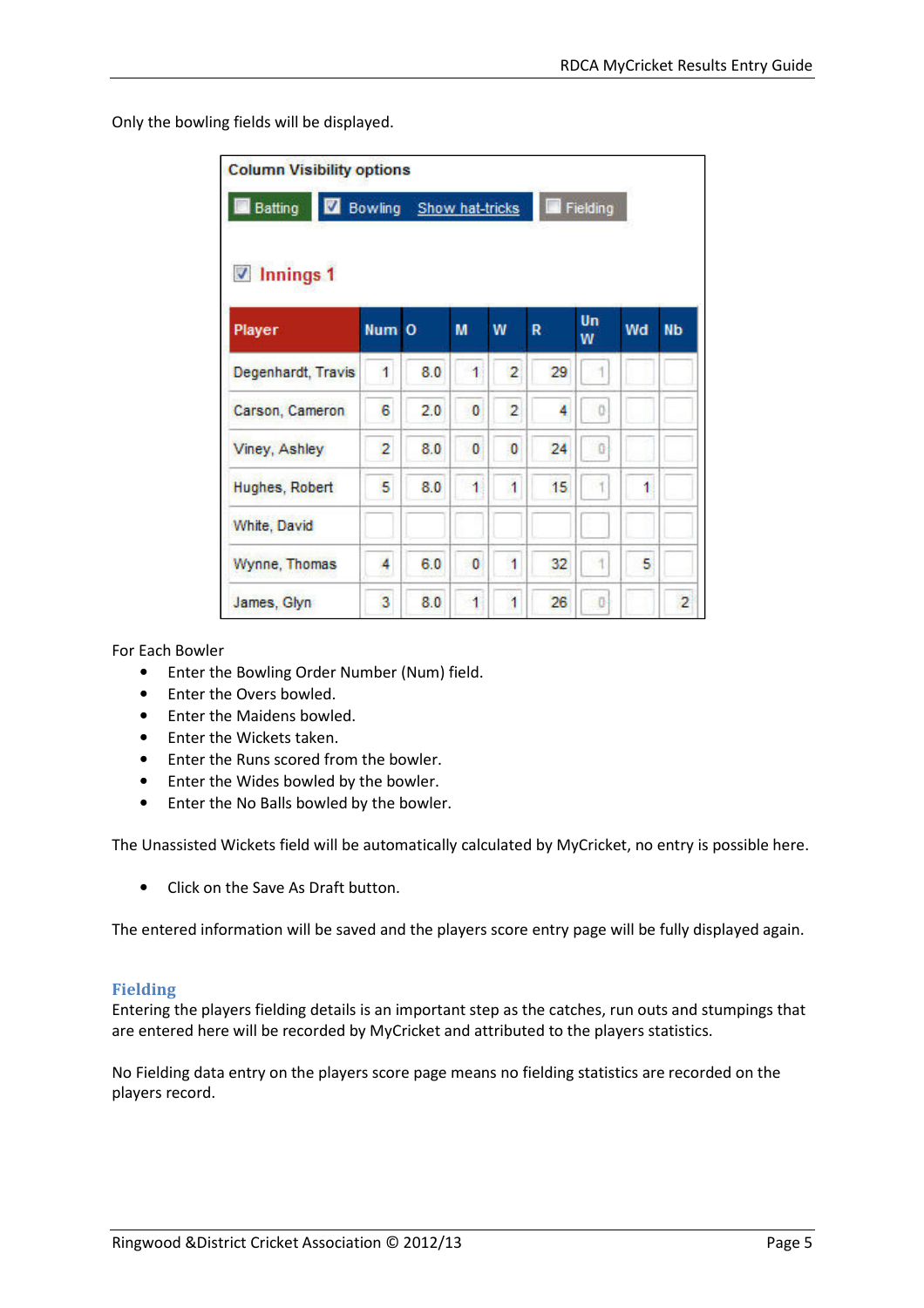To enter the players fielding details



• Select only the Fielding option.

Only the Fielding fields will be displayed.

| <b>Batting</b>               | <b>Bowling</b> |    | Show hat-tricks |           | Fielding  |
|------------------------------|----------------|----|-----------------|-----------|-----------|
| $\nabla$ Innings 1<br>Player | ct             | Сt | <b>RO</b>       | <b>RO</b> | <b>St</b> |
|                              |                | Wk | As              | Unas      |           |
|                              |                |    |                 |           |           |
| Staddon, Steve               | $\overline{c}$ |    |                 |           |           |
| * Stewart, Josh              | 2              |    |                 |           |           |

For Each Player

- Enter any catches in the Ct field
- Enter any catches by the WicketKeeper into the Ct Wk field
- Enter any Assisted RunOuts into the RO As field
- Enter any UnAssisted RunOuts into the ROUnas field
- Enter any Stumping into the St field.

# Finalising Results

The Final Step in results entry should be a check that the scorecard has been completed for your teams batting.

Providing you have entered your team prior to the other team entering their player scores, they should select the fielders and bowlers for all of their own batsman's dismissals.

If your team was not entered on time or the opponent's scorebook didn't record the fielder's details you will need to enter them yourself.